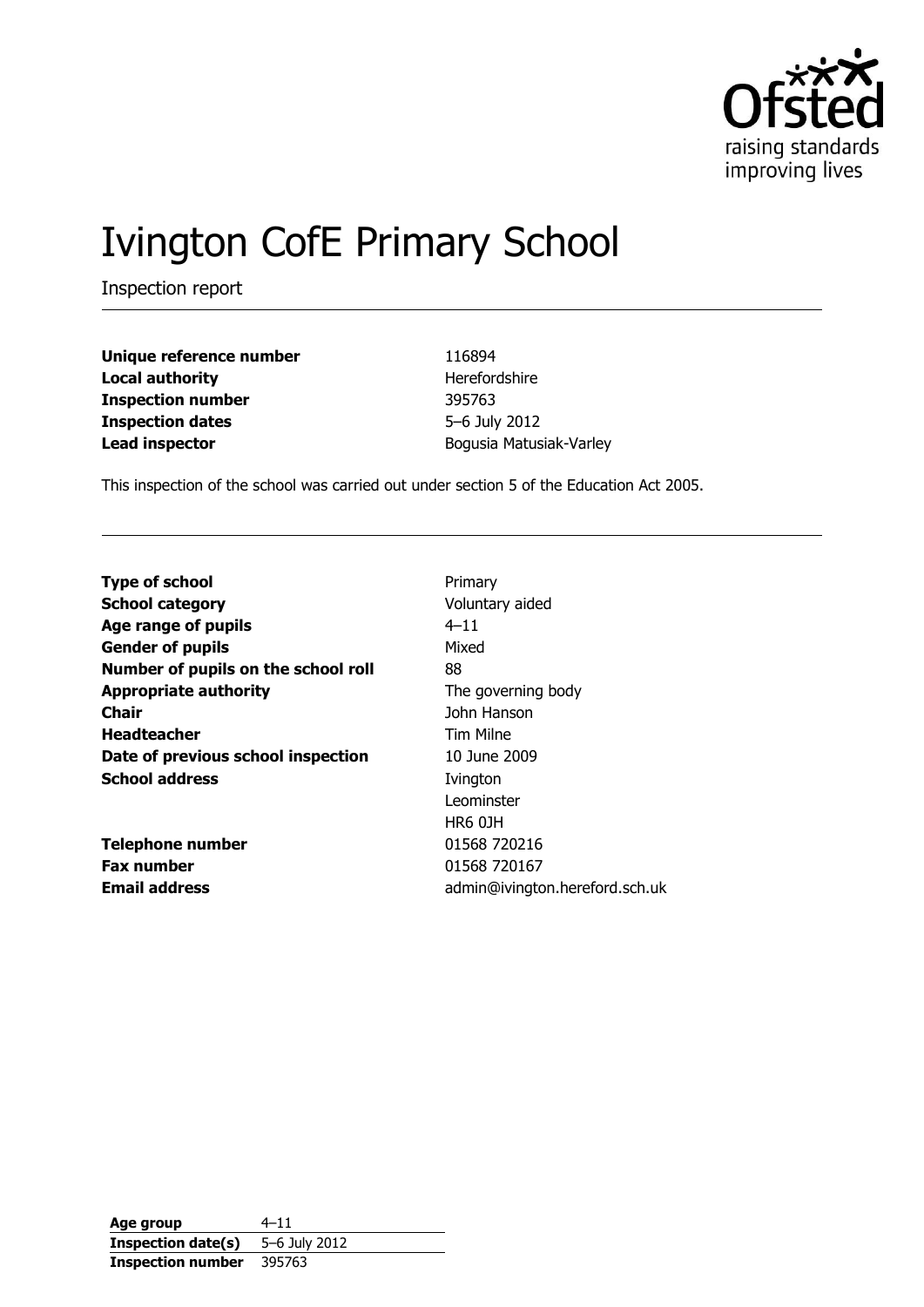

You can use Parent View to give Ofsted your opinion on your child's school. Ofsted will use the information parents and carers provide when deciding which schools to inspect and when.

You can also use Parent View to find out what other parents and carers think about schools in England. You can visit [www.parentview.ofsted.gov.uk,](http://www.parentview.ofsted.gov.uk/) or look for the link on the main Ofsted website: [www.ofsted.gov.uk](http://www.ofsted.gov.uk/)

The Office for Standards in Education, Children's Services and Skills (Ofsted) regulates and inspects to achieve excellence in the care of children and young people, and in education and skills for learners of all ages. It regulates and inspects childcare and children's social care, and inspects the Children and Family Court Advisory Support Service (Cafcass), schools, colleges, initial teacher training, work-based learning and skills training, adult and community learning, and education and training in prisons and other secure establishments. It assesses council children's services, and inspects services for looked after children, safeguarding and child protection.

Further copies of this report are obtainable from the school. Under the Education Act 2005, the school must provide a copy of this report free of charge to certain categories of people. A charge not exceeding the full cost of reproduction may be made for any other copies supplied.

If you would like a copy of this document in a different format, such as large print or Braille, please telephone 0300 123 4234, or email enquiries@ofsted.gov.uk.

You may copy all or parts of this document for non-commercial educational purposes, as long as you give details of the source and date of publication and do not alter the information in any way.

To receive regular email alerts about new publications, including survey reports and school inspection reports, please visit our website and go to 'Subscribe'.

Piccadilly Gate Store St **Manchester** M1 2WD

T: 0300 123 4234 Textphone: 0161 618 8524 E: enquiries@ofsted.gov.uk W: www.ofsted.gov.uk



© Crown copyright 2012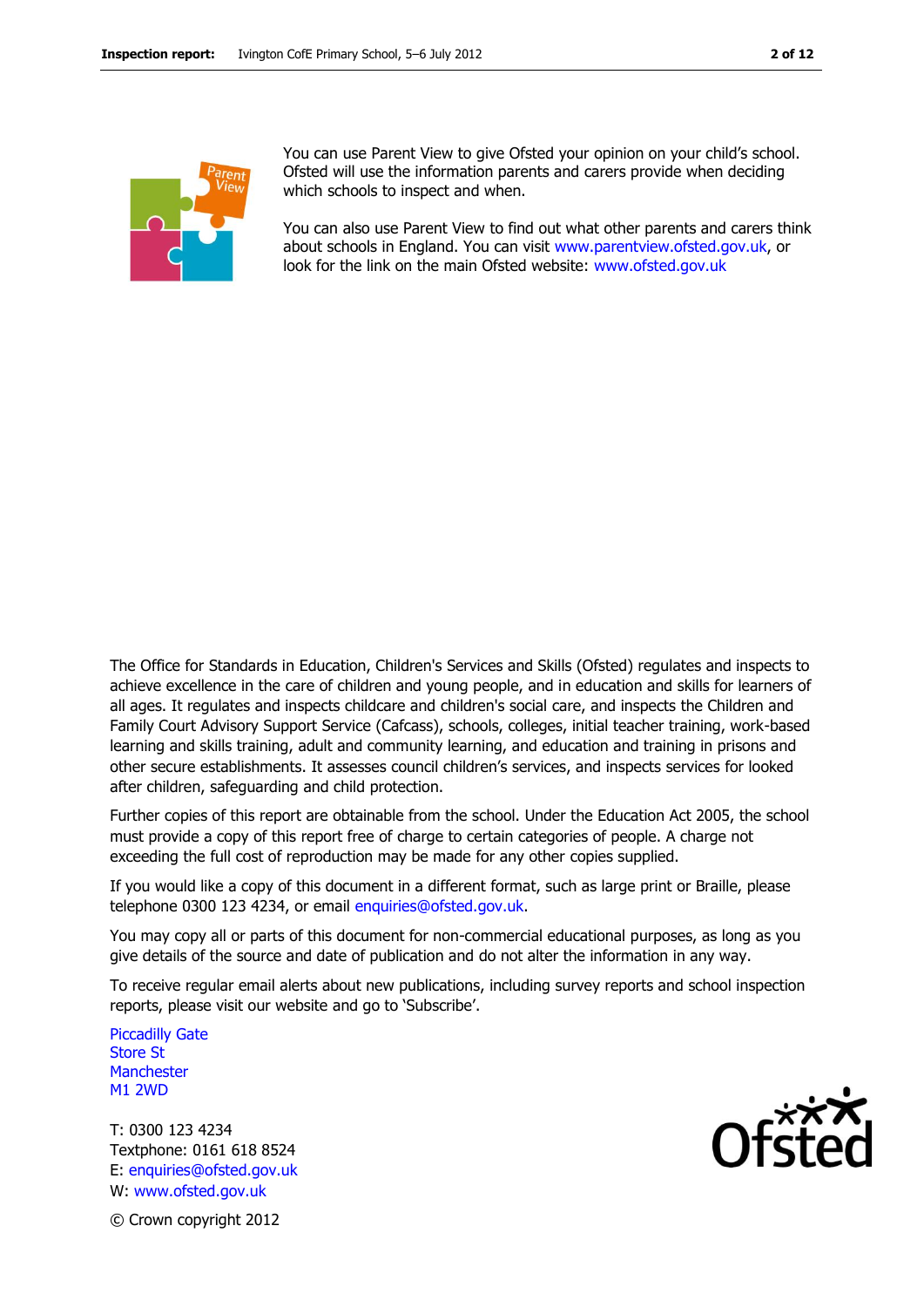# **Introduction**

Inspection team

Bogusia Matusiak-Varley Matusiak-Varley Additional Inspector

This inspection was carried out with two days' notice. The inspector visited 13 lessons taught by four teachers. She heard pupils read and scrutinised their work in workbooks and on displays. Group support for disabled pupils and those with special educational needs and for those falling behind in aspects of their classwork was observed. Meetings were held with senior staff, members of the governing body, pupils and parents and carers. The inspector took account of the responses to the on-line Parent View survey in planning the inspection, observed the school's work, and looked at a wide range of documentation including: the school's self-evaluation, improvement plan, system of performance management and assessment data to monitor the progress of different groups of pupils. Questionnaire returns from 26 parents and carers, 24 pupils and 14 staff were analysed.

## **Information about the school**

Ivington Church of England Primary School is a smaller-than-average primary school. It caters for pupils from the local village area and Leominster. A breakfast club and nursery on site are run by private providers. Most of the pupils are White British. A few have minority ethnic heritage and are from Eastern Europe. The proportion of pupils eligible for free school meals is below average. The proportion of disabled pupils and those with special educational needs supported by school action plus or by a statement of special educational needs is above the national average. These pupils have specific and moderate learning difficulties and emotional and social difficulties.

Pupils are taught in four mixed-age classes. Pupils in the Early Years Foundation Stage are taught alongside Year 1 pupils. The school meets the government's current floor standards, which set the minimum expectation for pupils' attainment and progress.

The school has been awarded Artsmark Gold and Active Sportsmark.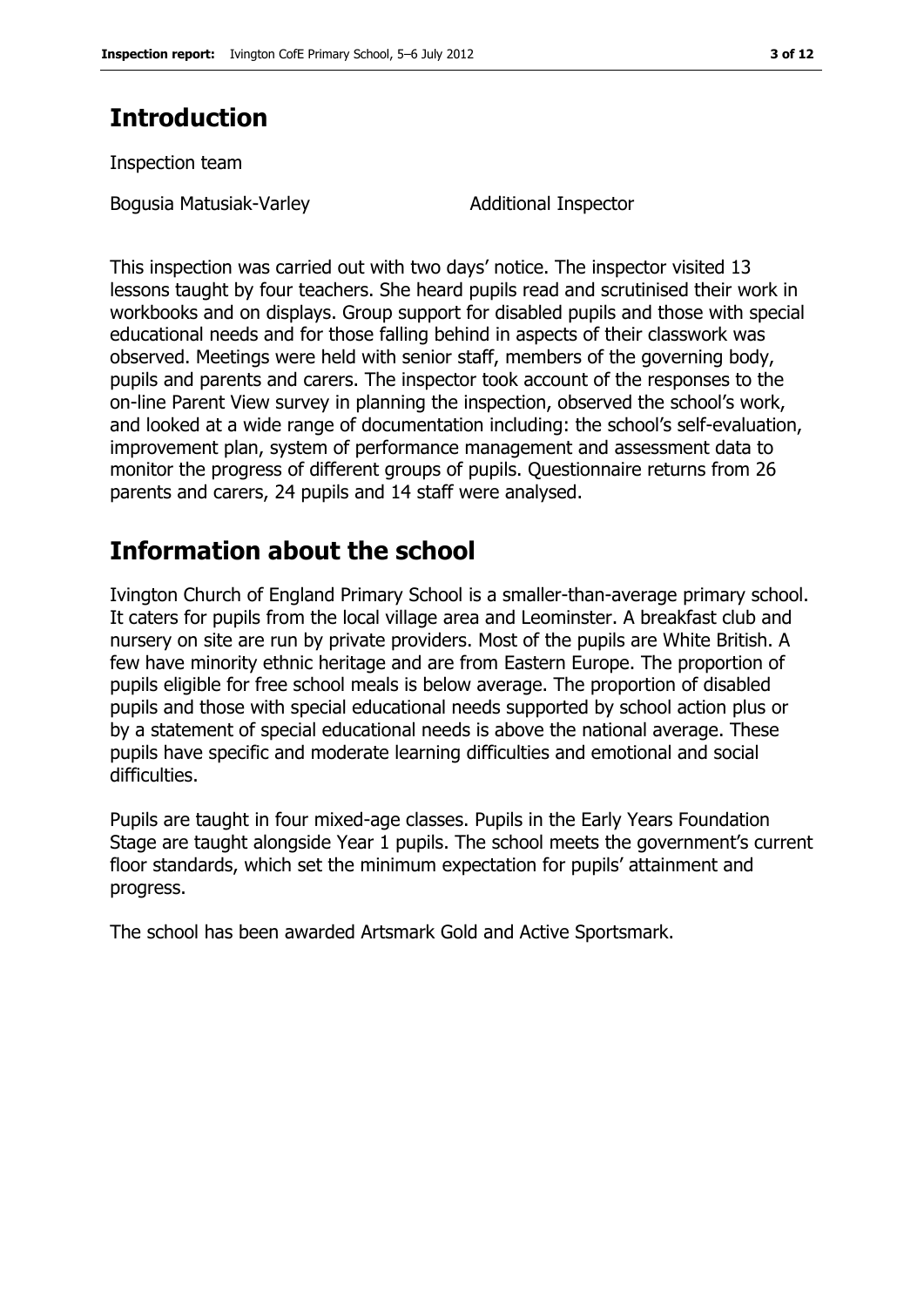# **Inspection judgements**

| <b>Overall effectiveness</b>          |  |
|---------------------------------------|--|
|                                       |  |
| <b>Achievement of pupils</b>          |  |
| <b>Quality of teaching</b>            |  |
| <b>Behaviour and safety of pupils</b> |  |
| <b>Leadership and management</b>      |  |

### **Key findings**

- This is a good school. Pupils make at least good progress throughout the school. The school is not yet outstanding because teaching does not enable pupils to make excellent progress in developing and using key learning skills, and the governing body does not always challenge school leaders enough to account for the school's performance.
- $\blacksquare$  Pupils achieve well. They make excellent gains in speaking and listening. They make good progress in reading, especially in learning their letter sounds. In guided reading sessions, progress is only satisfactory because pupils do not have reading targets and are unsure of how to improve their comprehension skills. Achievement in writing and mathematics is good but more-able pupils are not always sufficiently challenged.
- The quality of teaching is good, overall, and much is outstanding, especially in Reception and in Years 5 and 6. Relationships between teachers and pupils are excellent. Marking is thorough and pupils' understanding is regularly checked in lessons. Support staff make a valuable contribution to learning. Too few opportunities are provided to write or to solve problems in subjects other than in English and mathematics.
- Pupils' behaviour is good. They are safe and well cared for by teachers and support staff. Rare instances of bullying are dealt with quickly and effectively.
- Good leadership and management have driven and managed improvement well since the last inspection. The headteacher's use of performance management and timely reviews has improved teaching and standards. However, the governing body lacks a thorough enough understanding of data on pupils' progress to hold the school fully to account. The curriculum is well planned and the learning environment is inclusive and caring with good promotion of spiritual, moral, social and cultural development.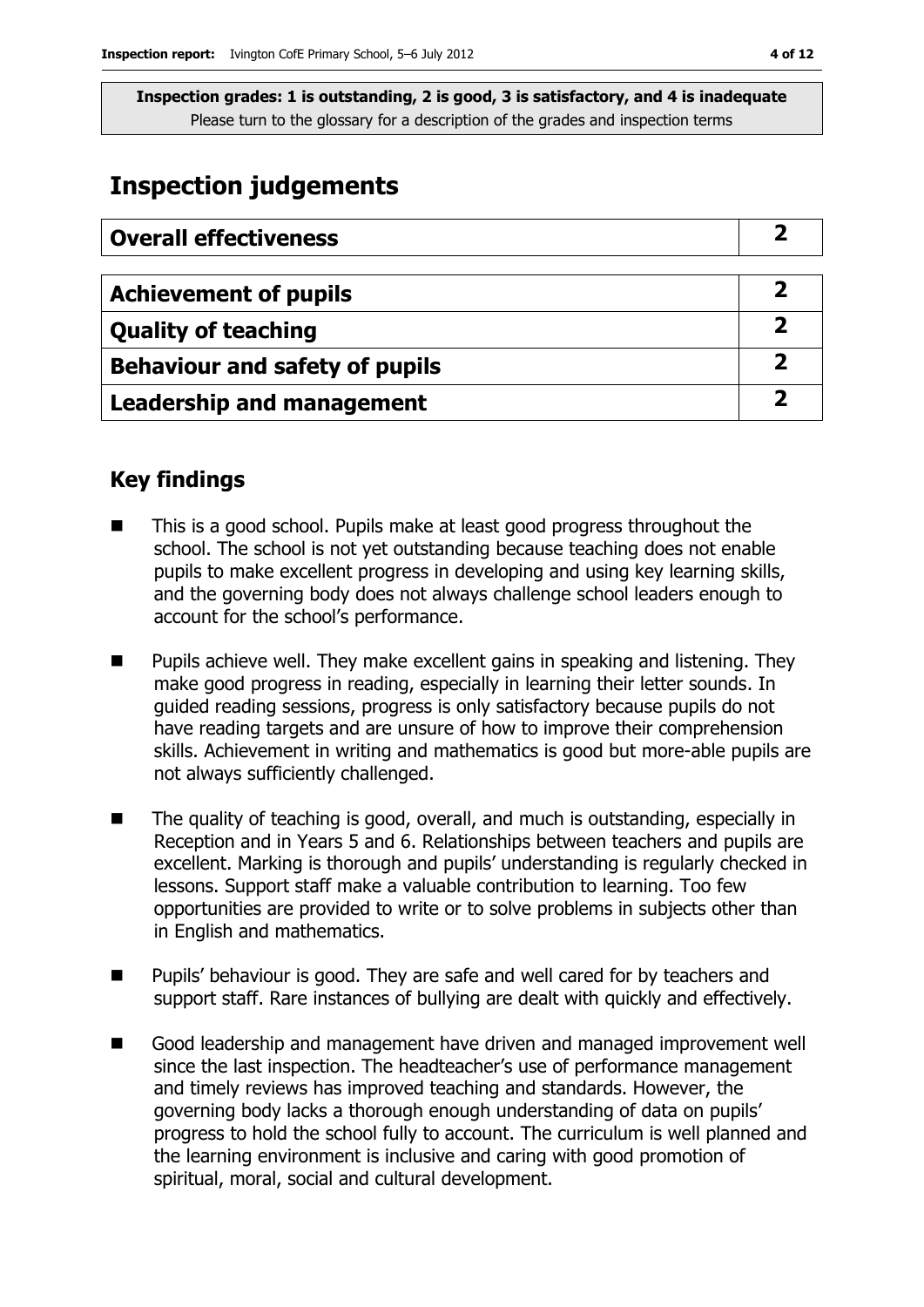#### **What does the school need to do to improve further?**

- $\blacksquare$  Improve good teaching to outstanding by ensuring that all staff have the opportunity to learn from best practice in the school.
- Accelerate the rates of progress, particularly for more-able pupils in Years 1 to 4, in guided reading, extended writing and problem solving in mathematics by:
	- ensuring targets are set and pupils know what is expected of them
	- providing more opportunities for pupils to write at length in all subjects
	- ensuring that more opportunities are provided for them to use their mathematical problem-solving skills in other subjects.
- Improve the governing body's knowledge of data on pupils' progress so members can ask more challenging questions of the senior leadership team to gain a more independent view of the school's performance.

### **Main report**

#### **Achievement of pupils**

Achievement is good for all groups of pupils – from all ethnic heritages. This evaluation is shared by parents and carers. One commented: 'This is a truly fantastic school. Our children love learning.' The best rates of progress are in the Reception class and Years 5 and 6 where teaching is particularly effective, and is driven by teachers' high expectation of each pupil's capacity to learn. By the end of Key Stage 1 and when pupils leave school, they attain average standards in reading, writing and mathematics. This represents good progress and achievement, overall, because children's skills on entry to the school are low in all areas of their development. Disabled pupils and those with special educational needs make good progress due to well-targeted provision and good links with many external agencies.

Good progress in the Early Years Foundation Stage enables virtually all pupils to achieve the early learning goals in all areas of learning on entry to Year 1, having made exceptional progress in speaking and listening, early number acquisition and personal, social and emotional development. This success is due to the high emphasis placed on developing basic skills and secure routines in learning. By the end of Year 2, standards in reading, writing and mathematics meet national expectations. Pupils in Years 5 and 6 make exceptional progress in writing and mathematics and attainment is rising because the teaching inspires learning, and disabled pupils and those with specific and moderate learning difficulties receive very effective targeted support to help them overcome these difficulties.

Pupils' progress in reading is improving due to the good arrangements for learning letter sounds. The school places a high emphasis on developing a love of reading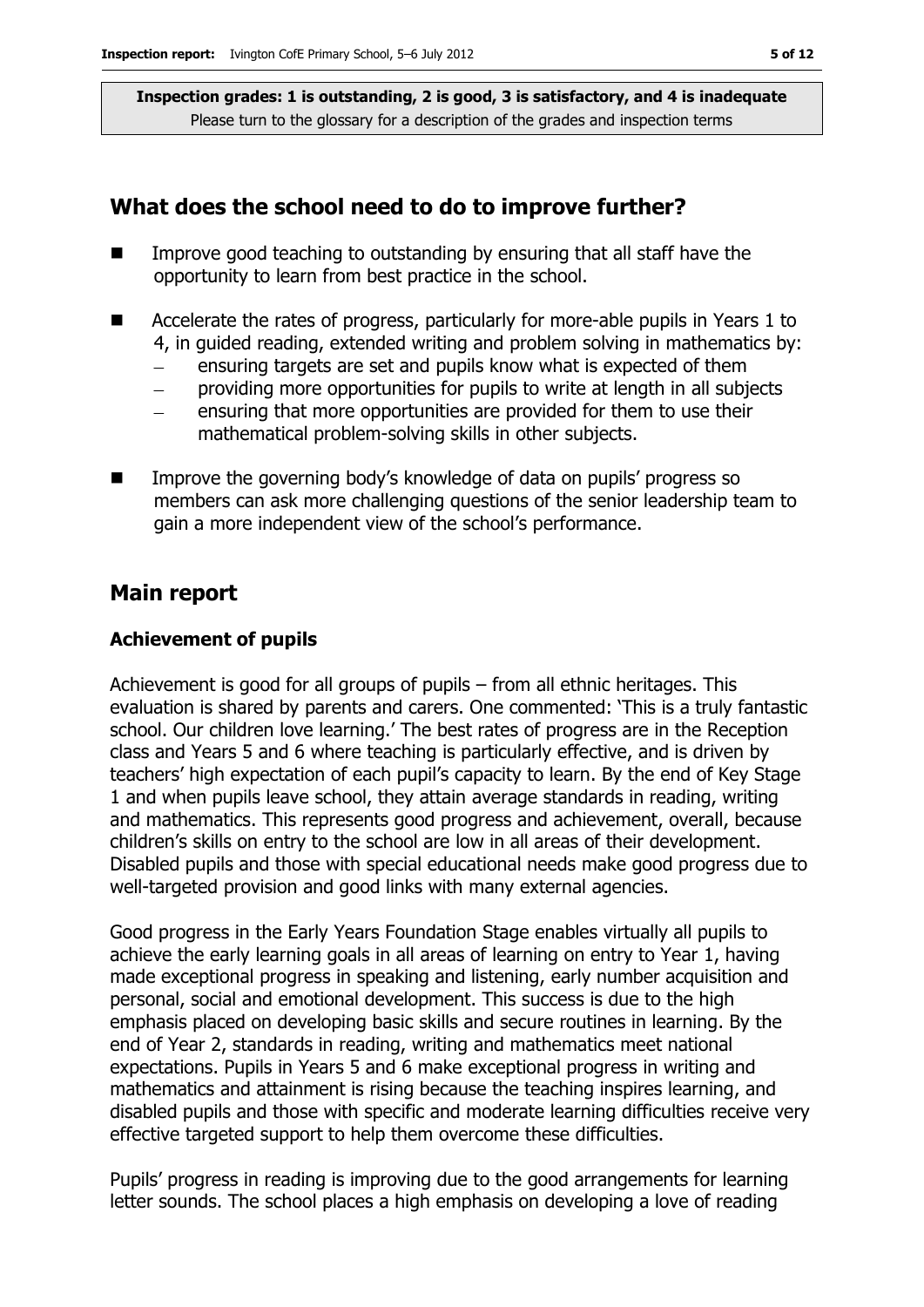and the school library is very attractive and used well by all groups of pupils. Nevertheless, more-able pupils in Years 1 to 4 do not attain at the higher levels, because they do not write extensively enough in all subjects or apply their knowledge of problem-solving mathematical skills to real-life problems. National and school data show that few more-able pupils attained the higher Level 3 in 2011, although a good proportion of them just missed the higher level.

In lessons, all pupils work hard and demonstrate an eagerness to learn. They acquire excellent speaking and listening skills, explain their reasoning and ask questions of their teachers. Pupils say, 'Learning is fun.' One Year 6 pupil said, 'hard work – but rewarding'.

#### **Quality of teaching**

Teaching is good, overall, and ensures pupils learn successfully and make good progress. Teachers receive helpful pointers for improvement from the headteacher in his regular monitoring of teaching and learning. Teachers are committed to the pupils in their care and no pupil 'slips through the net' due to the regular progress reviews that are held with the headteacher. Parents and carers endorse inspection findings and are very pleased with the quality of teaching in the school. One said, 'It's such a relief knowing that your child is happy and learning.' Teaching of disabled pupils and those with special educational needs is good. Teachers and support staff go out of their way to explore these pupils' barriers to learning and preferred learning styles and help them to overcome learning difficulties. Support staff ensure that all the pupils in their care achieve the same learning experience as their peers, but at their own level of understanding.

Liaison with many agencies is helpful and contributes to teaching matched to the needs of pupils. Good improvement has been made since the last inspection in using assessment information to track the progress of different groups so teachers can adapt work to meet individual needs. However, occasionally, teachers do not provide enough challenge for more-able pupils in guided reading, extended writing and problem solving in mathematics in Years 1 to 4. Some of the best teaching is in Years 5 and 6. For example, when discussing tension in Shakespeare's Macbeth, the teacher used techniques such as film and drama to engage the pupils' emotions in producing descriptive writing. Pupils could not wait to get pen to paper and produced very good examples of similes and metaphors in their writing.

Marking is thorough and how pupils can achieve learning objectives is consistently reinforced in lessons. Teaching of reading skills is good in all but guided reading, where the use of targets is not as well developed as in writing and mathematics. In guided-reading sessions, and pupils are often not sufficiently focused on gaining the skills that will get them the higher levels in reading, such as skills of comprehension and understanding the author's motives in subtext.

Teaching promotes pupils' spiritual, moral, social and cultural development well. For example, teachers encourage pupils to reflect on the joy of life. One pupil wrote in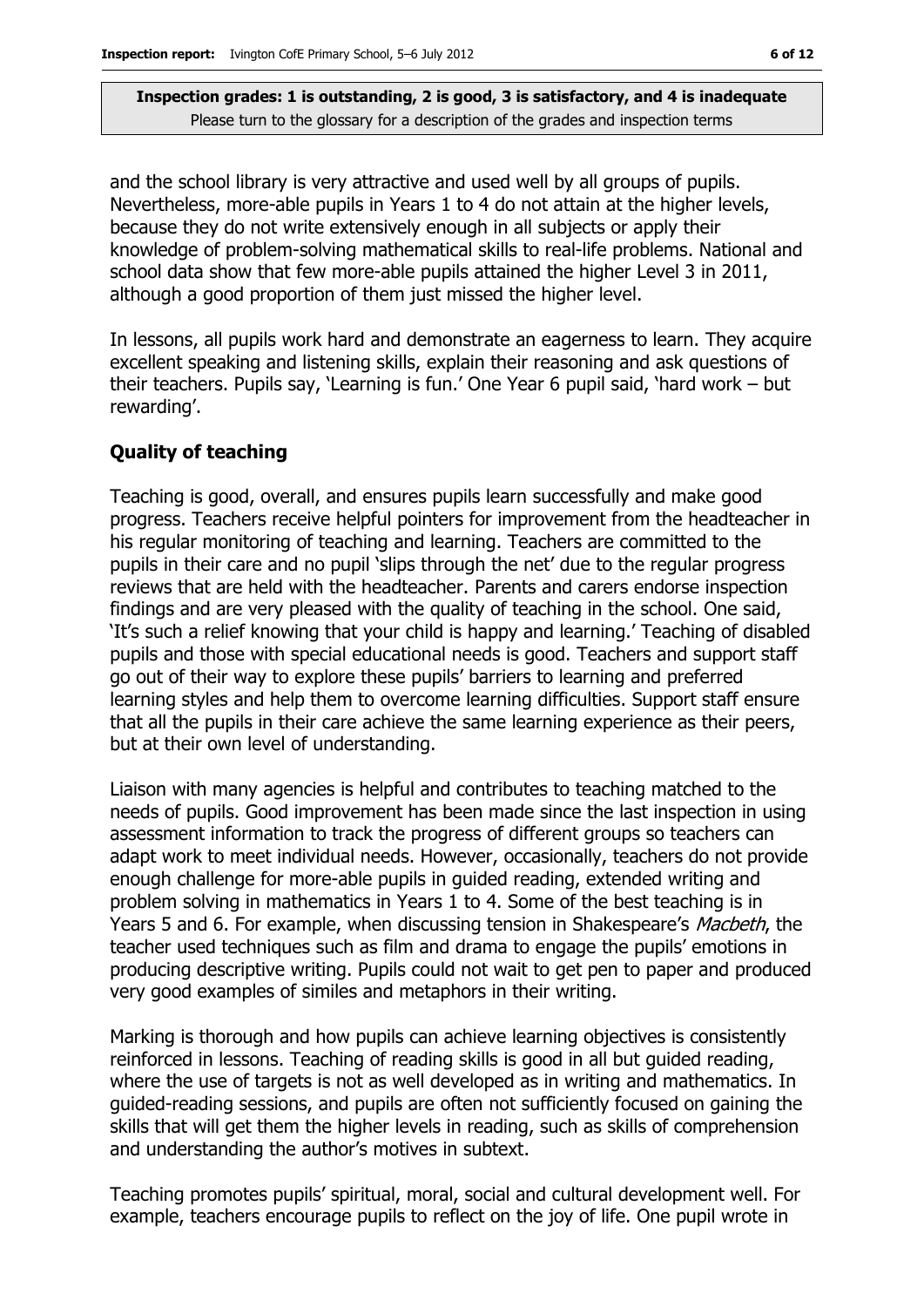his religious education exercise book, 'You only get given one life, so you have to make the most of it and enjoy every day.'

Not all teachers have the opportunity to learn from best practice in the school and teaching is not yet generally outstanding.

#### **Behaviour and safety of pupils**

One Year 5 pupil accurately expressed the views of many: 'We are one big family. We are all different but we do get on with one another.' Parents and carers say that their children are safe and that behaviour in and around the school is good. The inspection confirms their views. Pupils are courteous to one another and the school's prefects and 'buddies' ensure that no one gets left out in lessons, playtimes or afterschool activities.

There has been one incident of bullying relating to name calling, which the school has dealt with quickly and effectively. Both children have been supported and monitored and parents and carers are regularly updated on progress. Pupils understand the various forms of bullying, including cyber bullying, name calling and bullying related to sexual orientation. They are adamant that they feel safe in school and that the teachers are vigilant and respond to any concerns. Pupils feel safe and love coming to school, but attendance is average as some children need regular medical treatments.

The behaviour of pupils and their positive attitudes to learning are major reasons why they are making progress that is at least good and often outstanding in Years 5 and 6. The foundations for the good behaviour are set in the Reception class where the strong emphasis on routines and acquisition of secure learning behaviours is paying dividends further up the school.

Pupils are well aware of fire precautions, health and safety and internet safety. They trust their teachers and always report anything that they are unsure of. The school's motto of 'Reaching Together' underpins all aspects of school life and helps make it a racially harmonious community.

#### **Leadership and management**

The school is well led and managed by a highly dedicated headteacher, deputy headteacher and subject leaders. Teamwork is a strength and the headteacher has won the hearts and minds of all staff, who strive for perfection – as demonstrated by the highly attractive learning environment and teaching that is at least good. Achievement is good because of effective teaching, standards are rising in mathematics and writing and pupils have positive attitudes to learning. These strengths illustrate the school's capacity to improve further. The progress of all groups is closely monitored by the headteacher and deputy headteacher and support is given should any child fall behind. This good practice ensures equal opportunity for all pupils. There is no discrimination in this school. The governing body's decision to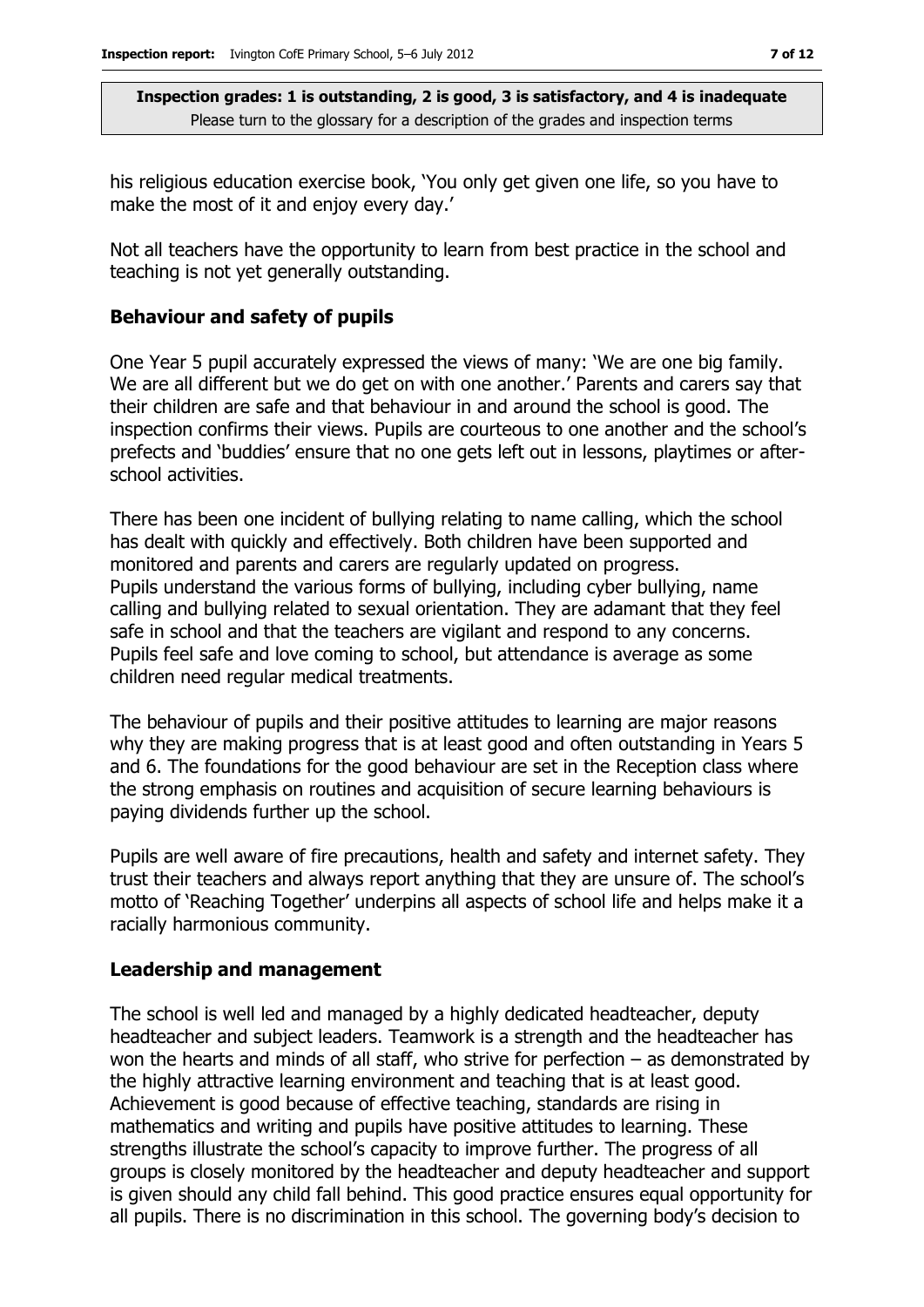allocate a teaching assistant to each class is testimony to the high emphasis placed on pupils' equal access to support for learning. Safeguarding arrangements are robust and all adults have received training in child protection. Requirements for safeguarding are met.

Rigorous performance management, with well focused professional development, such as the recent emphasis on animating stories using actions, has contributed to excellent progress in speaking and listening. The school development plan focuses on the right priorities and is regularly monitored by the very supportive governing body. However, the governing body is not familiar enough with the tracking data related to pupils' achievements for it to better fulfil its role of holding the school to account for its performance.

The curriculum is well thought out and enriched with a wide range of trips, visitors and visits. Pupils particularly enjoy their residential in Pembrokeshire and working with actors through a very enriching partnership with the Courtyard Theatre. Pupils' love of Indian dance is encouraged as is knowledge of different faiths. These learning opportunities strongly promote pupils' spiritual, moral, social and cultural development. There are external links with St John's Church, where pupils sing regularly. Their spiritual development is further provided for through acts of collective worship.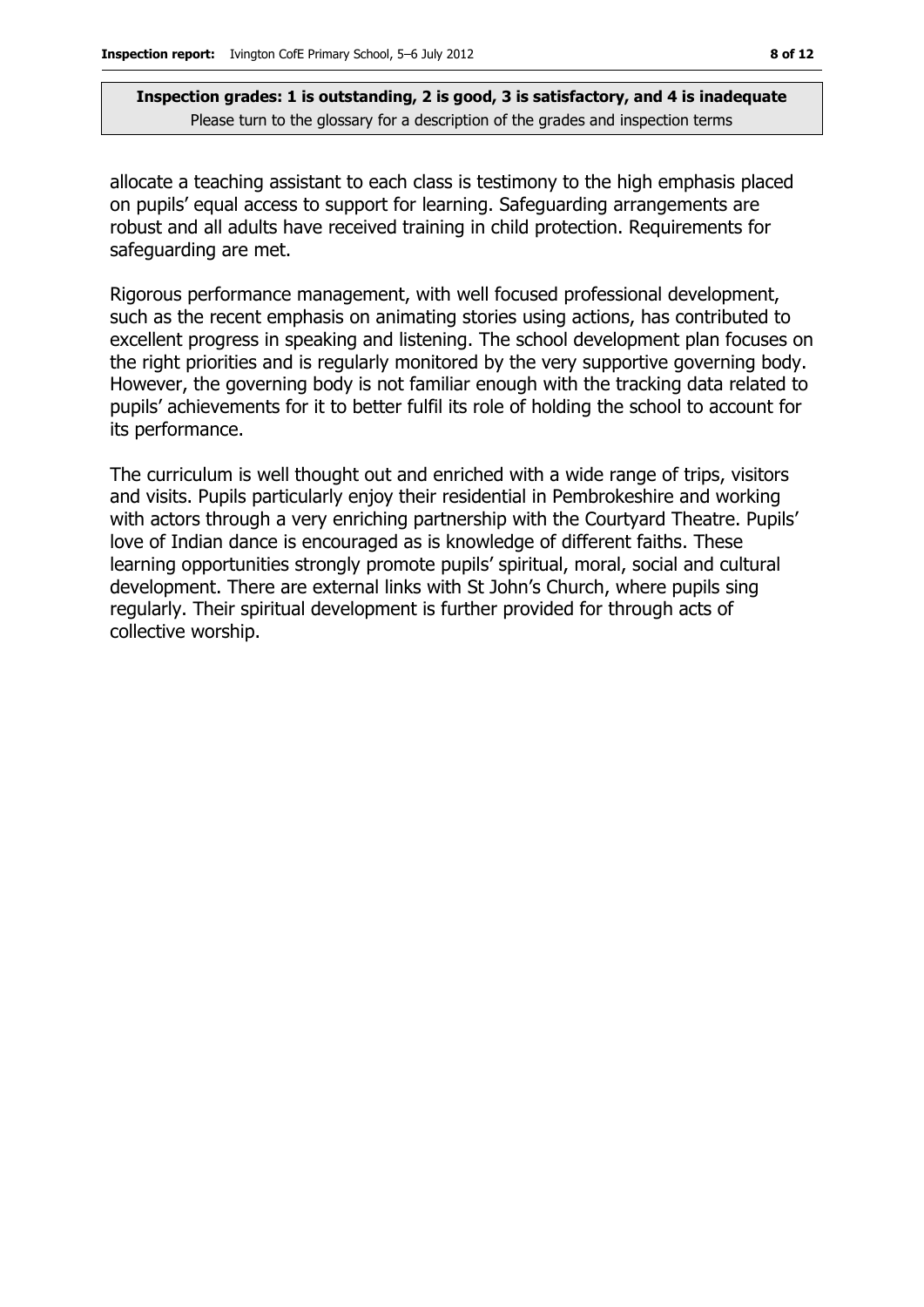# **Glossary**

### **What inspection judgements mean**

| <b>Grade</b> | <b>Judgement</b> | <b>Description</b>                                            |
|--------------|------------------|---------------------------------------------------------------|
| Grade 1      | Outstanding      | These features are highly effective. An outstanding           |
|              |                  | school provides exceptionally well for all its pupils' needs. |
| Grade 2      | Good             | These are very positive features of a school. A school        |
|              |                  | that is good is serving its pupils well.                      |
| Grade 3      | Satisfactory     | These features are of reasonable quality. A satisfactory      |
|              |                  | school is providing adequately for its pupils.                |
| Grade 4      | Inadequate       | These features are not of an acceptable standard. An          |
|              |                  | inadequate school needs to make significant                   |
|              |                  | improvement in order to meet the needs of its pupils.         |
|              |                  | Ofsted inspectors will make further visits until it           |
|              |                  | improves.                                                     |

### **Overall effectiveness of schools**

|                         | Overall effectiveness judgement (percentage of schools) |      |                     |                   |
|-------------------------|---------------------------------------------------------|------|---------------------|-------------------|
| <b>Type of school</b>   | <b>Outstanding</b>                                      | Good | <b>Satisfactory</b> | <b>Inadequate</b> |
| Nursery schools         | 54                                                      | 42   |                     |                   |
| Primary schools         | 14                                                      | 49   | 32                  |                   |
| Secondary<br>schools    | 20                                                      | 39   | 34                  |                   |
| Special schools         | 33                                                      | 45   | 20                  |                   |
| Pupil referral<br>units |                                                         | 55   | 28                  |                   |
| All schools             | 16                                                      |      | 31                  |                   |

New school inspection arrangements have been introduced from 1 January 2012. This means that inspectors make judgements that were not made previously.

The data in the table above are for the period 1 September to 31 December 2011 and represent judgements that were made under the school inspection arrangements that were introduced on 1 September 2009. These data are consistent with the latest published official statistics about maintained school inspection outcomes (see [www.ofsted.gov.uk\)](http://www.ofsted.gov.uk/).

The sample of schools inspected during 2010/11 was not representative of all schools nationally, as weaker schools are inspected more frequently than good or outstanding schools.

Primary schools include primary academy converters. Secondary schools include secondary academy converters, sponsor-led academies and city technology colleges. Special schools include special academy converters and non-maintained special schools.

Percentages are rounded and do not always add exactly to 100.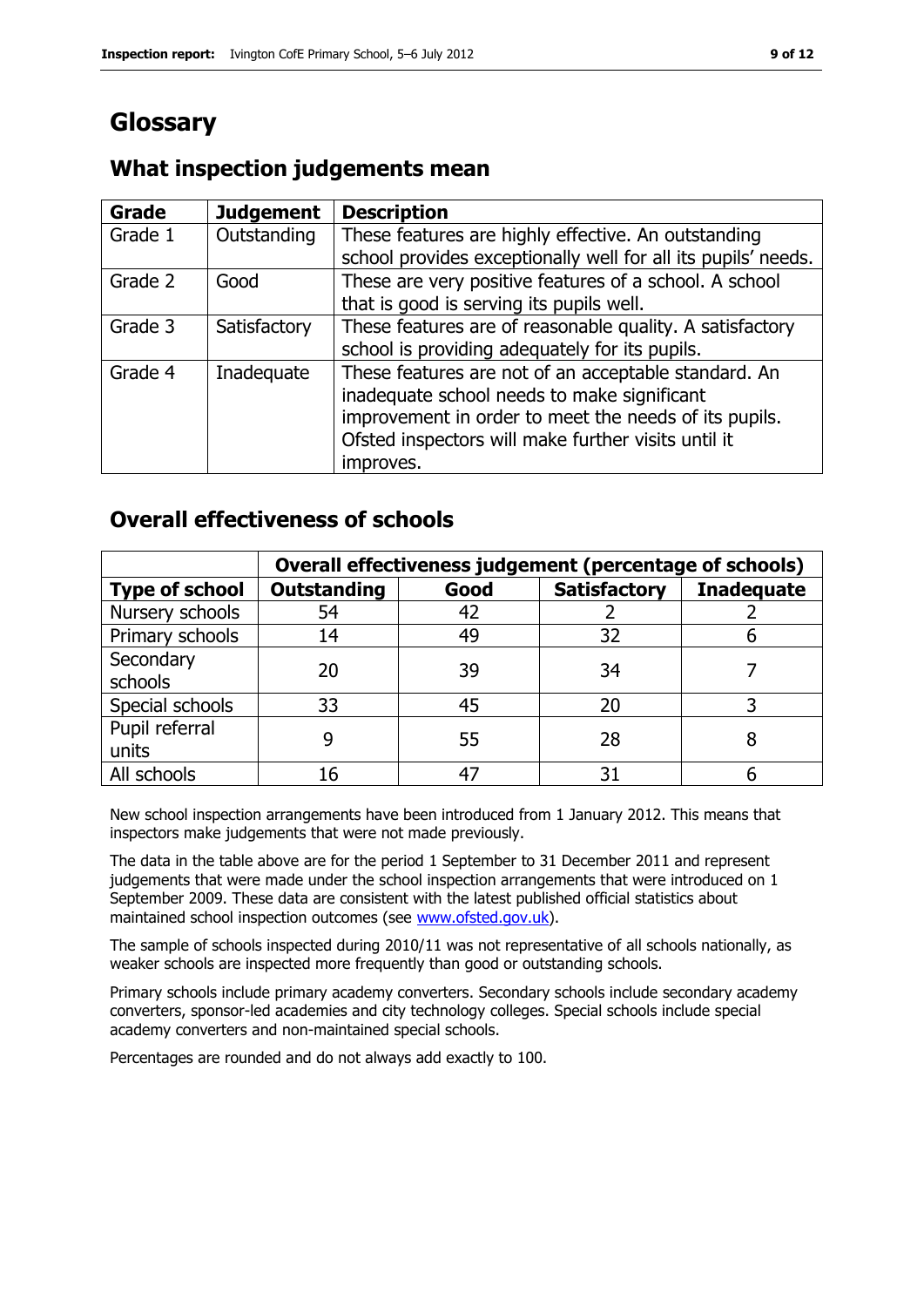# **Common terminology used by inspectors**

| Achievement:                  | the progress and success of a pupil in their<br>learning and development taking account of their<br>attainment.                                                                                                        |
|-------------------------------|------------------------------------------------------------------------------------------------------------------------------------------------------------------------------------------------------------------------|
| Attainment:                   | the standard of the pupils' work shown by test and<br>examination results and in lessons.                                                                                                                              |
| Attendance:                   | the regular attendance of pupils at school and in<br>lessons, taking into account the school's efforts to<br>encourage good attendance.                                                                                |
| Behaviour:                    | how well pupils behave in lessons, with emphasis<br>on their attitude to learning. Pupils' punctuality to<br>lessons and their conduct around the school.                                                              |
| Capacity to improve:          | the proven ability of the school to continue<br>improving based on its self-evaluation and what<br>the school has accomplished so far and on the<br>quality of its systems to maintain improvement.                    |
| Floor standards:              | the national minimum expectation of attainment<br>and progression measures.                                                                                                                                            |
| Leadership and management:    | the contribution of all the staff with responsibilities,<br>not just the governors and headteacher, to<br>identifying priorities, directing and motivating staff<br>and running the school.                            |
| Learning:                     | how well pupils acquire knowledge, develop their<br>understanding, learn and practise skills and are<br>developing their competence as learners.                                                                       |
| <b>Overall effectiveness:</b> | inspectors form a judgement on a school's overall<br>effectiveness based on the findings from their<br>inspection of the school.                                                                                       |
| Progress:                     | the rate at which pupils are learning in lessons and<br>over longer periods of time. It is often measured<br>by comparing the pupils' attainment at the end of a<br>key stage with their attainment when they started. |
| Safety:                       | how safe pupils are in school, including in lessons;<br>and their understanding of risks. Pupils' freedom<br>from bullying and harassment. How well the school<br>promotes safety, for example e-learning.             |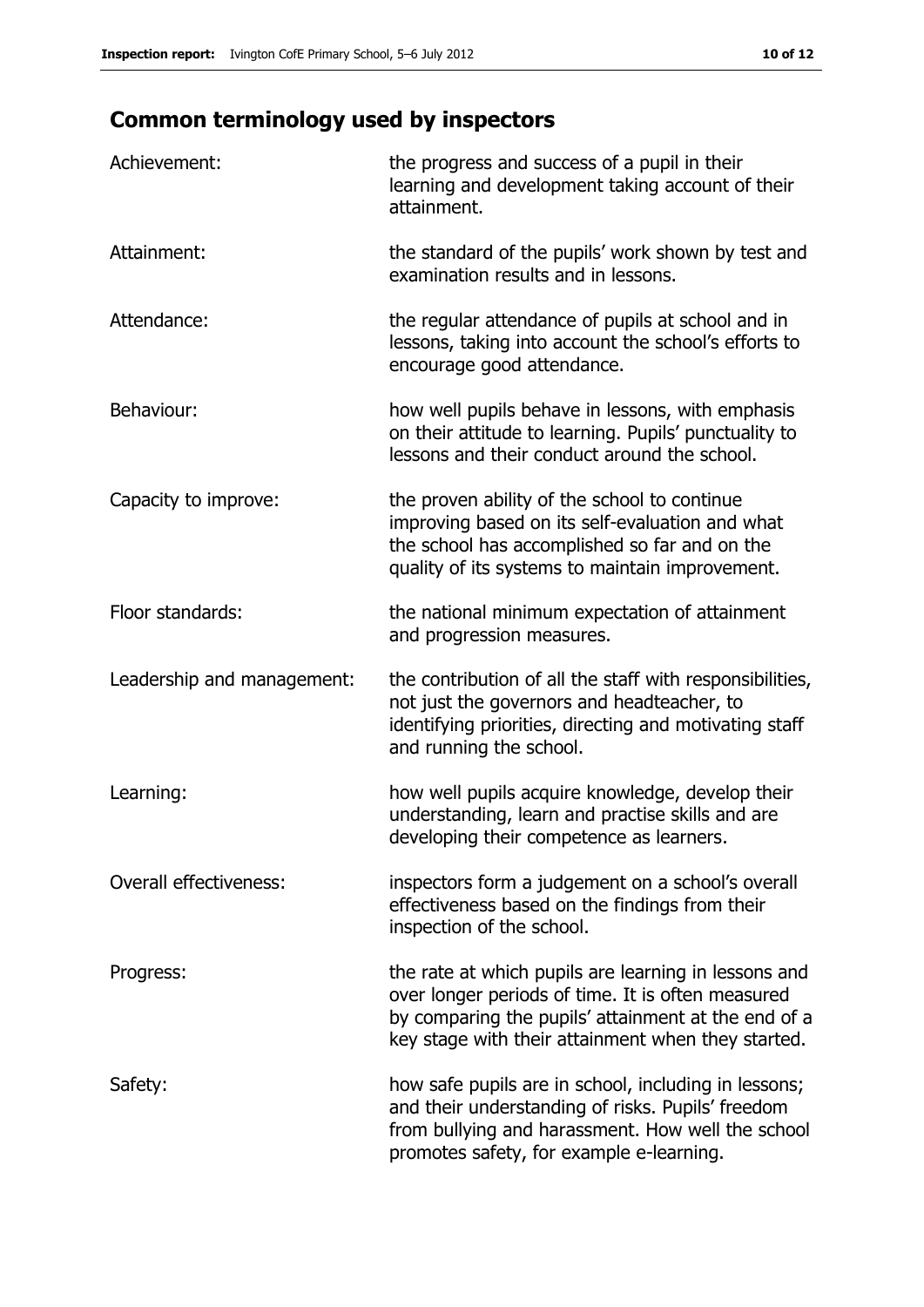#### **This letter is provided for the school, parents and carers to share with their children. It describes Ofsted's main findings from the inspection of their school.**

9 July 2012

Dear Pupils

#### **Inspection of Ivington CofE Primary School, Leominster, HR6 0JH**

Thank you for the warm welcome you gave me when I visited your school and thank you for taking the time to tell me, both in discussions and through your questionnaires, how much you enjoy learning and how much you respect and like your teachers. I found that your school gives you a good quality of education.

These are some of the best things about it.

- You make good progress in reading, writing and mathematics. Your achievement in speaking and listening is excellent. Those of you in Years 5 and 6 make excellent progress in writing and mathematics and you are well prepared for secondary school.
- You are polite, well behaved and friendly, and are good ambassadors for your school.
- You behave well in lessons, demonstrating positive attitudes to learning and you really take care of one another.
- You are safe in school and you get on very well with all of your friends. Those of you who are 'buddies' contribute well to others feeling safe around the school.
- Your teachers take good care of you and they teach you well. Your support staff help you whenever you need any additional help.

I have asked your headteacher, staff and governing body to do the following things to improve your school.

- Introduce reading targets to help you make even better progress in reading.
- Make sure that you have more opportunities to develop your extended writing skills in a range of subjects and that you have more opportunities to undertake mathematical problem solving in different subjects.
- Challenge those of you who find learning easy in Years 1 to 4 by giving you even harder work.

All of you can help by always doing your very best and continuing to behave well.

I wish you all the very best for the future.

Yours sincerely

Bogusia Matusiak-Varley Lead inspector